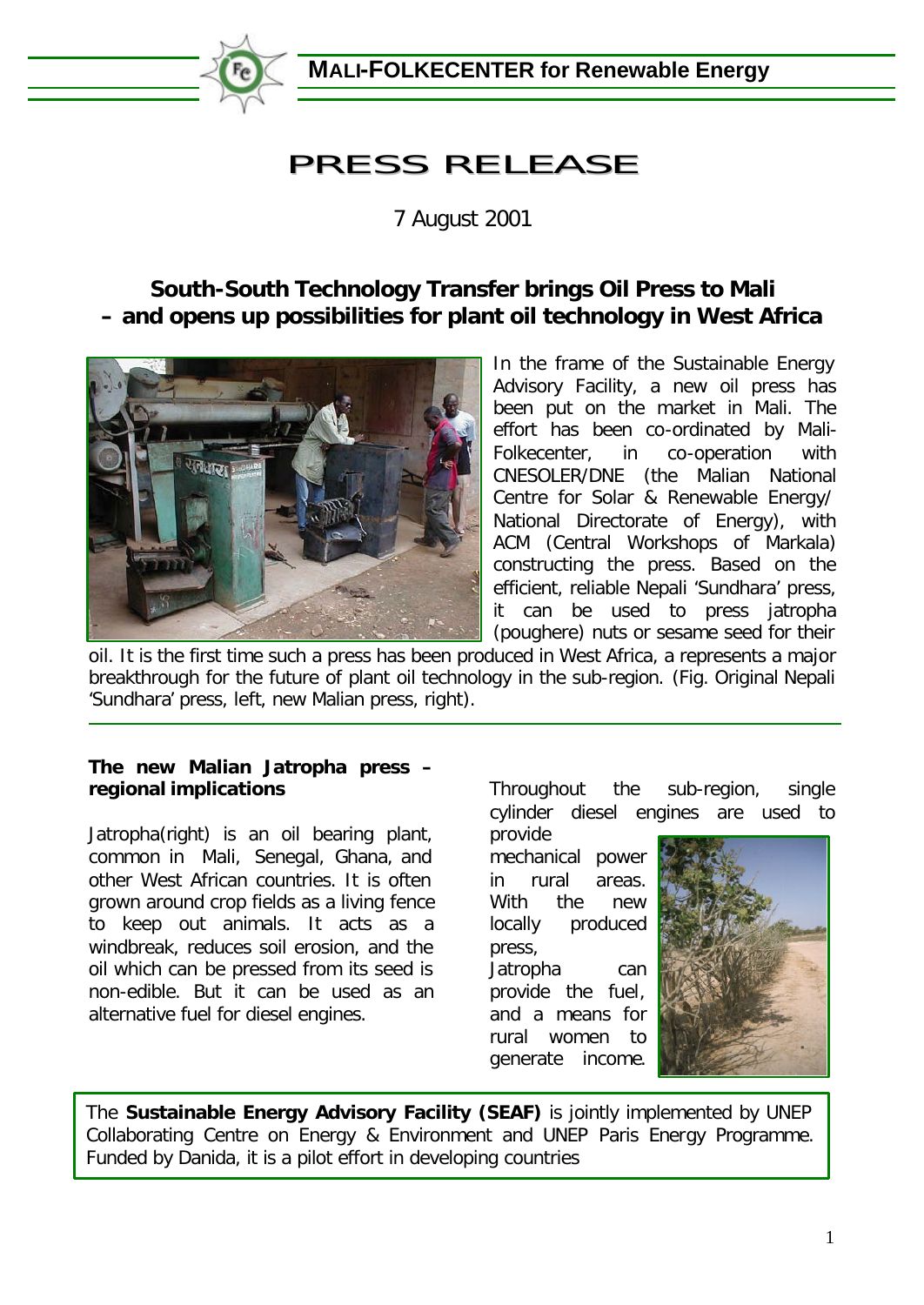

**Technical challenges**



The critical elements: the original Nepali screw (below) and the Malian version (above)

Due to the high pressures involved, a press of this type represents quite a technical challenge. But with effective coordination, original drawings and press made available, a skilled team of engineers and a good workshop, the press was realised.



Production of oil and press cake by the Malianmade press

## **The Multi-function platform concept**

In the jatropha multifunction platform concept, a small single cylinder diesel engine is used to power a mill (for agricultural processing) and a jatropha oil press (to produce oil and press cake). After a simple conversion, the engine can use the jatropha oil as a substitute fuel.

The engine can also power a generator for battery charging or rural electrification, a water pump or a compressor.

Jatropha seed is collected by women and taken to the installation for sale and pressing to produce oil and press cake. The oil can be used as fuel or as the basis for soap production. The press cake can be used to make lower grade black

soap or as fertiliser. Soap production allows women to start their own microenterprises, which means income generation and poverty alleviation. It benefits the women, and of course their children and families.



The engine is in the foreground, press in the background

SEAF is acting to remove the barriers to sustainability of multi-function platforms. Working in 5 villages in the south of Mali, two main barriers have been identified: management/organisational; and the lack of replacement presses and spare parts on the local market. A new platform management structure has been created that does not rely on voluntary work. Capacity building in the villages in the

areas of maintenance and book-keeping has tackled the first barrier. Now, with Malian press

The mill, coupled to the engine for agricultural production